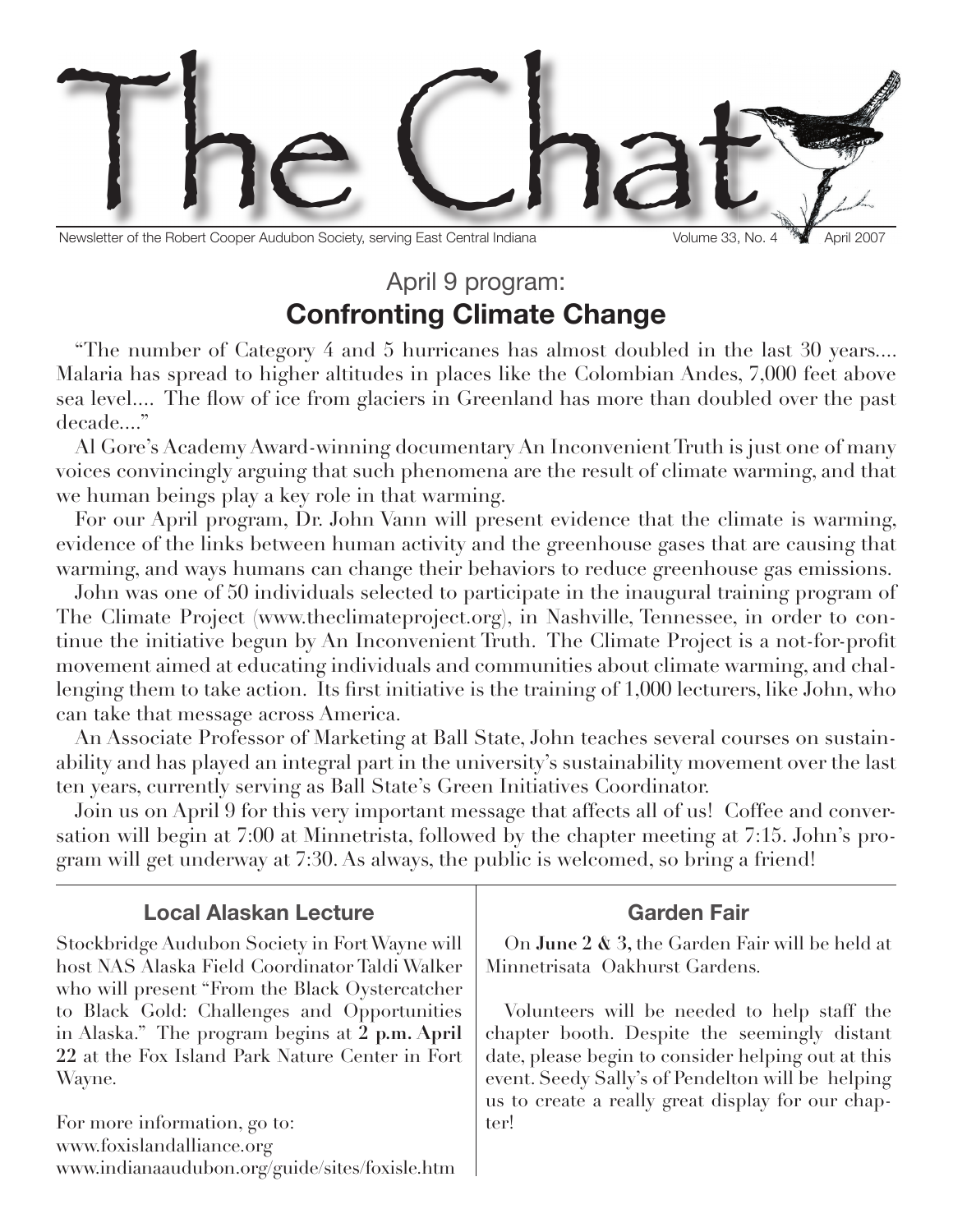# The Tree Swallow: April Bird of the Month

*Tree Swallow: Tachycineta bicolor* By Helen Twibell



The tree swallow, or white-bellied swallow, is a member of the family which N a t i o n a l

Geographic calls "a group of accomplished aerial-foraging songbirds." A small body of water is an integral part of their habitat, as these birds do most of their feeding as they skim low over such areas. The tree swallows tend to be more solitary while feeding than other North American swallows. While migrating, tree swallows often forage alone all day, yet may congregate in huge flocks that roost together. The tree swallow is one of few birds capable of digesting the wax in bayberries, an important food source for tree swallows wintering in the southern United States.

Tree swallows are hardier than other swallows and can survive on seeds as well as berries in colder months. Some of these wintering birds have been seen picking seeds from pond ice. Tree swallows are the easiest of the swallow family to identify because of their clear white underparts and blue or blue-green upper plumage. The female remains partly brown above until her third breeding year, when she

appears more iridescent bluegreen like the male. Upperparts of the young are brown and underparts are white. The tree swallow is sparrow-sized at 5" to 6 1⁄2 ".

The wild nests of tree swallows are natural tree cavities or ones cut by woodpeckers. Tree swallows are monogamous breeders. The female builds the nest and incubates the 4=6 white eggs. The male helps feed the young, and two broods are produced in a season. The nest cavity is lined with grass and the inner cup is made of feathers. Not only do tree swallows use feathers in their nests, but they also enjoy playing with them. They drop a feather and then retrieve it as it floats in the air. The voice of the tree swallow consists of varied twittering of a sweet, liquid quality, often run together into a rippling chatter.

Breeding as far south as Virginia and as far north as Alaska, tree swallows are familiar denizens across North America. Those who leave the north, winter from North Carolina and the Gulf Coast, Mexico and California south through Cuba to Guatemala. They are the first to arrive in the spring in mid March.

Formerly the tree swallow was most abundant in the northern half of Indiana. It has undoubtedly expanded its breeding range in the southern half of the state because of numerous reservoirs and other impoundments that now provide nesting habitat.

Human activity has increased or stabilized the number of tree swallows by creating nesting sites. Much of their native habitat has shrunk, notably swamps and wetlands. Despite all societal changes, the tree swallow seems to have survived in good form so far, and at this point is in no apparent danger of extinction.

### **UPCOMING EVENTS: Wings Over Muscatatuck**

The 8th Annual Wings Over Muscatatuck Festival will be held **May 13.** This day long event includes three field trips to closed areas of the National Wildlife Refuge. For a printable brochure which includes registration form, go to: www.jacksoncountyin. com/newsletter/wingsbrochure2006.pdf For more information, go to: www.foxislandalliance.org www.indianaaudubon.org/ guide/sites/foxisle.htm

#### **Living Lightly**

As discussed in the March issue of *The Chat,* Living Lightly will be **June 2-3.** Please remember to volunteer and represent the chapter.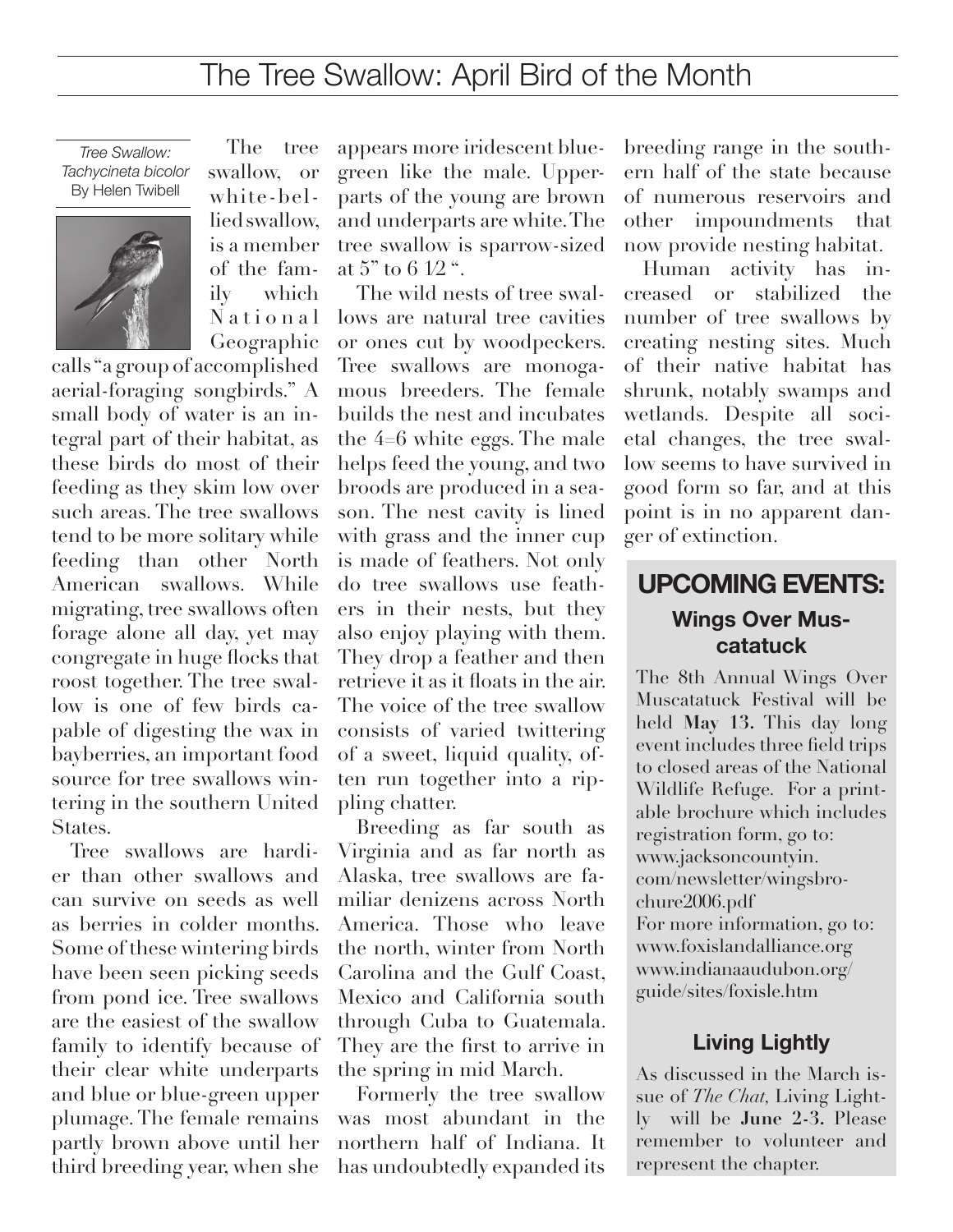## **New Directions for RCAS Conservation**

This spring RCAS conservation takes a big step forward in habitat restoration work in East Central Indiana with key prairie and wetland plantings in Delaware, Henry and Jay Counties.

In late 2005, the RCAS board, under the leadership of president, Mike Lannoo, approved the planting of emergent wetland vegetation in suitable areas specific to Sandhill Crane migration routes. A National Audubon Society grant was obtained, plus pledges from several private individuals, all to purchase the wetland plants from Spence Restoration Nursery in Muncie. As it turned out, Mike, the driving wheel of the project, got sidetracked by his career move to IU Terre Haute, and only one site was established in 2006. The reins of the project were then picked up by a new conservation team headed by Jeff Ray, Bill Grummer and Jon Creek. We also have five private landowners cooperating on habitat restoration projects on their lands. With the working relationships and agreements forged, and with the plans in place, the on ground restoration work now begins in earnest.

The spring wetland plantings are now planned for Westwood Park, Summit Lake SP, and the Loblolly Marsh Nature Preserve in Jay and Adams Counties.

Prairie restoration is the second initiative, and RCAS has organized a major habitat restoration project along 1.5 miles of the Mississinewa River corridor. This project involves three adjacent landowners who have completed restoration projects on their land, but are interested in working with their neighbors to create a joint habitat project to further enhance wildlife. The important bonus of this project is that two of the properties directly connect Ginn Woods, the large old growth forest owned by Ball State University, with the river corridor. The initial work involves conversion of two fescue cow pastures into native prairies, benefitting many bird species. Wild turkeys already reside in the area and hope is to reestablish the bobwhite. Most funding will be provided by DNR and the US Fish and Wildlife Partners in Wildlife.

Jeff Ray is coordinating a 20-acre prairie planting in Henry County north of Summit Lake. This privately owned property surrounds a remnant pioneer cemetery that is a source of original genotype seed for local projects of this type. DNR and US Fish and Wildlife are providing funding and Summit Lake SP will be a major partner in the ongoing development of the property. In this project the landowners will be contributing their own labor along with the partner organizations.

As plans and budgets have been developed it has become clear that our Cooper Audubon conservation program could readily use additional funds to cover extras that are not included in the DNR-US Fish&Wildlife grants which are limited to certain levels. We need funds to enhance the wildflower seed included in the prairie mixes, and for wildlife friendly trees and shrubs. Please consider contributing to this ongoing habitat work by contacting Jon Creek at jcreek34@yahoo.com. We would be pleased to show you any of these project sites and explain what we are doing.

 All prairie restoration sites were fallow fescue or weed fields that had previously been pastures or farmland. The owners were positive about converting them to wildlife habitat when presented with the option, but did not know how to accomplish that on their own. If you own or are aware of possible properties like this please let us know. Significant sized fallow fields could be a future bird refuge.

### **A Note from the President**

An opportunity to spend the summer working at Cape Hatteras National Lakeshore for the National Park Service means I will be out of the area from April through September. I did not want step down from my position as chapter president so soon after taking the spot, especially since it would leave the chapter in a position of having neither a President nor a Vice President. So I continue to hold the office and, with the help of board members and volunteers, chapter year activities are scheduled through June. I look forward to returning to an active role in the fall. Have a great spring and summer.

Bonnie